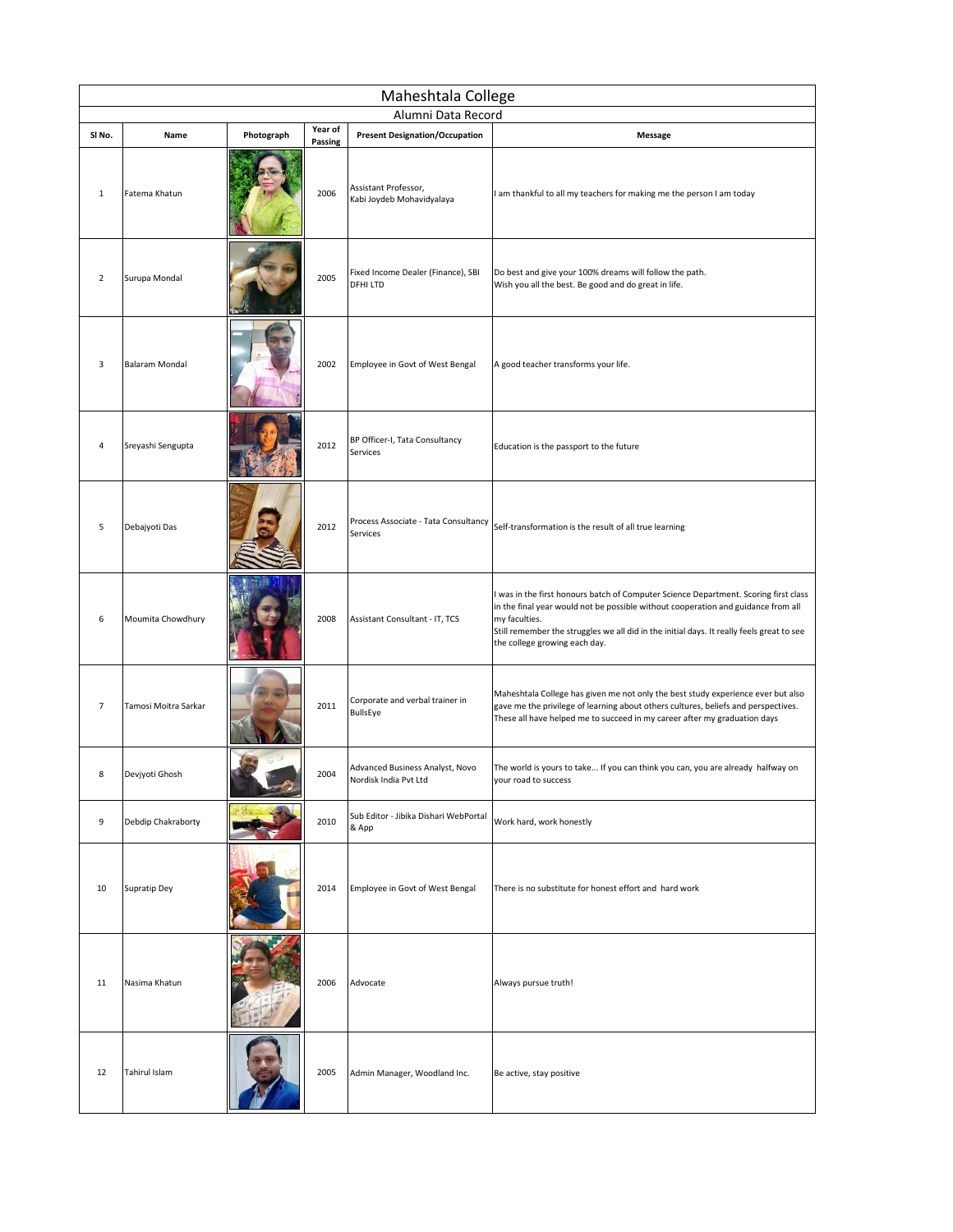| 13 | Javed Hasan          | 2005 | Sr. Functional Consultant                        | We may not say it out to you aloud, but you make a beautiful impact on our lives<br>without a doubt. We may sometimes behave annoyingly, but deep down in our<br>hearts we know that you care for us lovingly. Thank you.                                                                                                                          |
|----|----------------------|------|--------------------------------------------------|----------------------------------------------------------------------------------------------------------------------------------------------------------------------------------------------------------------------------------------------------------------------------------------------------------------------------------------------------|
| 14 | Rumita Dey Banerjee  | 2003 | Accounts Executive, Uniworld<br>Logistics        | My college was my second home                                                                                                                                                                                                                                                                                                                      |
| 15 | Pradip Das           | 2004 | Manager - Quadra Medical Services                | Trust God but trust yourself first                                                                                                                                                                                                                                                                                                                 |
| 16 | Subir Mondal         | 2009 | Employee in Govt of West Bengal                  | Maheshtala College has given me a lot - Most importantly, it has given me<br>motivation to be a good human being                                                                                                                                                                                                                                   |
| 17 | Kinshuk Mayur        | 2010 | DEO, Paharpur Cooling Towers Ltd                 | Maheshtala College helped me emerge as a better human being in life                                                                                                                                                                                                                                                                                |
| 18 | Doli Rudra           | 2005 | TIC, Charjirat Jr high school<br>Chakdaha, Nadia | I have spent my best time here ma'am. Even though I am here in Nadia, my soul is<br>still playing there                                                                                                                                                                                                                                            |
| 19 | Soumita Chowdhury    | 2014 | (Film Production House)                          | My, heartfelt thanks to Dr. Rumpa Das, the HOD (English) & the Principal of the<br>Executive Communicator, Just Studio College, for supporting and guiding like a true Philosopher. The best part of the<br>college is it's homely atmosphare. Proud and happy to be a part of the institution<br>which is growing every single day to its zenith. |
| 20 | Mohammad Ziad Ansari | 2003 | Entrepreneur                                     | Don't just dream of success - Work for it!                                                                                                                                                                                                                                                                                                         |
| 21 | Sakir Ali Hazra      | 2009 | Self employed                                    | Live your life in helping others and God will help you                                                                                                                                                                                                                                                                                             |
| 22 | Kartick Pramanick    | 2009 | Deputy Manager, ICICI Bank                       | life is a success your dreams                                                                                                                                                                                                                                                                                                                      |
| 23 | Arabinda Santra      | 2003 | Pharmaceutical Marketing (1st line<br>Manager)   | Do best and give your best : your dreams will follow your path! Wish you all the best                                                                                                                                                                                                                                                              |
| 24 | Manisha Kodali       | 2005 | Globe trotter & Digital marketing                | Many thanks to our Principal Ma'm Dr Rumpa Das (our HOD English) for carrying out<br>more and more activities for present and former students. I am happy and proud to<br>be a part of this amazing family.                                                                                                                                        |
| 25 | Snigdha Das          | 2016 | NET Qualified, Pursuing PhD                      | For future students - to establish yourself in any kind of field, please read read and<br>read!                                                                                                                                                                                                                                                    |